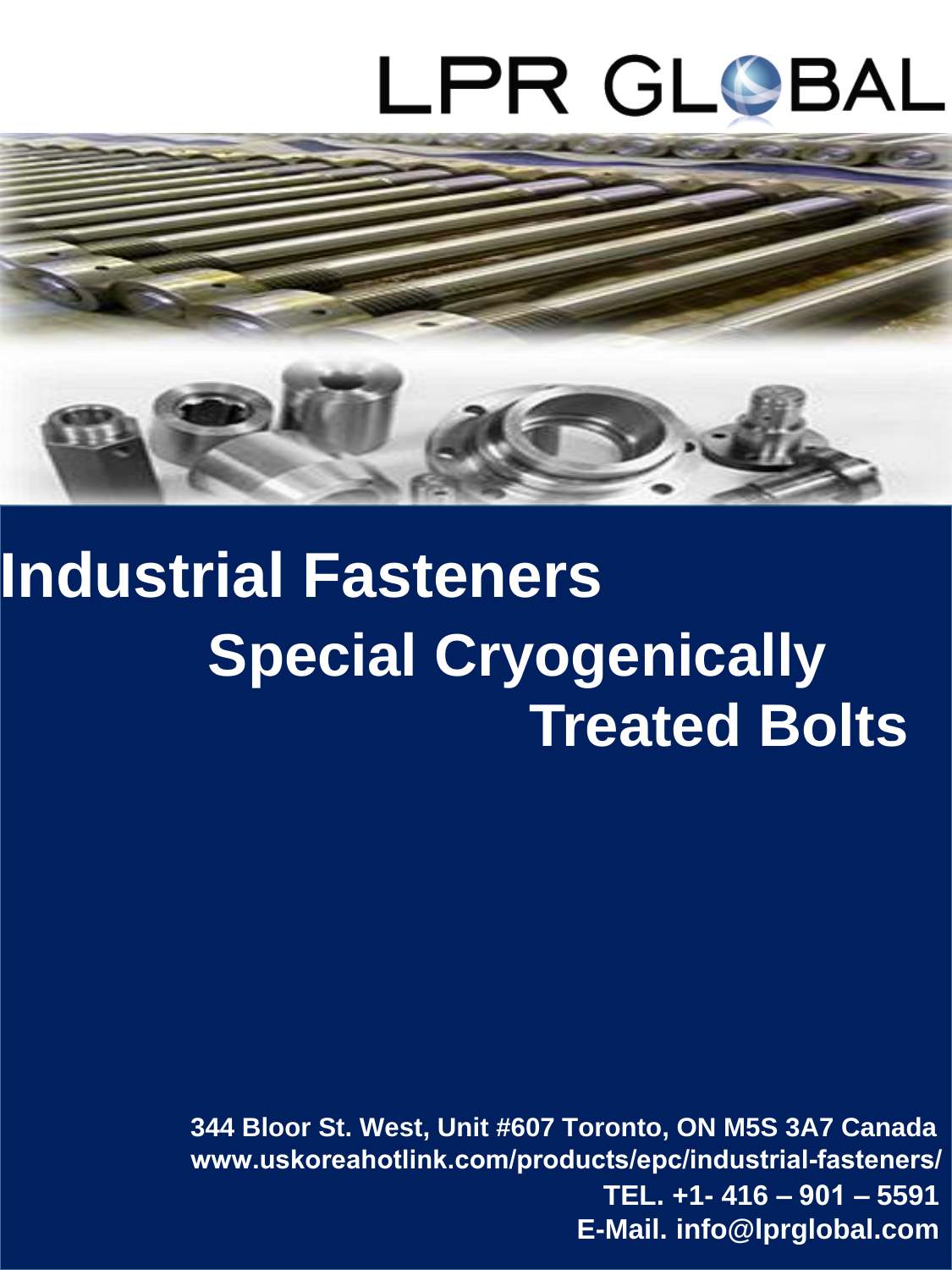#### **Contents**

| Industrial Fastener products manufactured       |   |
|-------------------------------------------------|---|
| Industries served                               |   |
| <b>Manufacturing projects</b>                   | 5 |
| Production capacity and manufacturing equipment | 6 |
| Certification                                   |   |

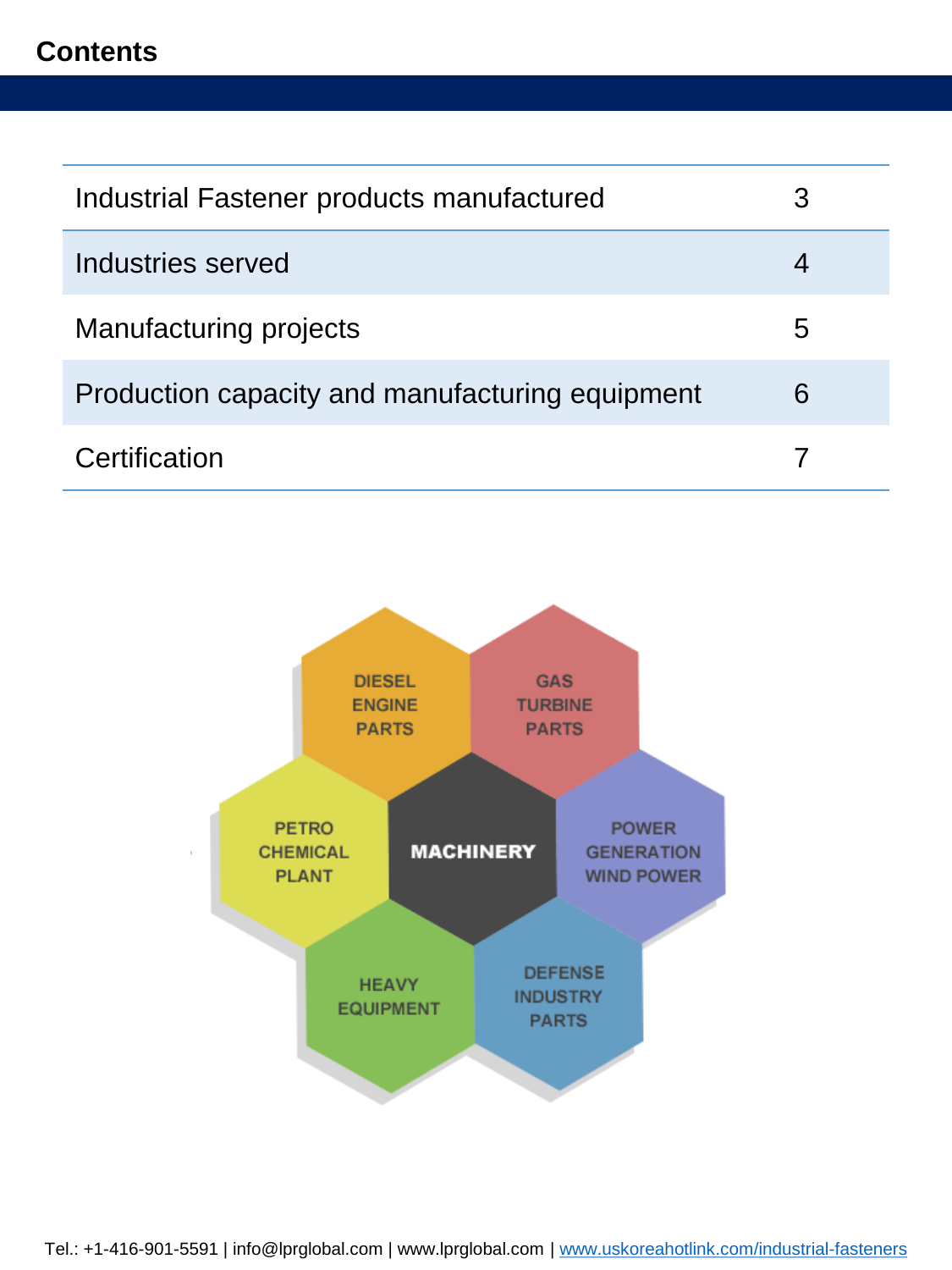### **Industrial Fasteners | Specialty Bolts, Nuts and Screws**

**LPR Global's industrial fasteners** are used in various industries and manufactured to order based on the temperature, size, yield strength, tensile strength, and hardness required for each application. Some of the industries we serve include the petrochemical, EPC, power plant, and heavy equipment industries.

Whether you have the need for threaded fasteners, non-threaded fasteners, special material requirements, or desired coatings, we are able to manufacture large quantity or small batch fasteners for your exact application. Our fasteners are used for onshore and offshore plants, wind and gas turbines, power generators, marine engines, heat exchangers, valves, shipbuilding, and the defense industry.

Some of the products that we offer include the following:

- □ Anchor Bolts and Nuts
- $\Box$  Hex Bolts and Nuts
- □ Special Bolts and Nuts
- □ Square Bolts
- □ Stud Bolts
- U-Bolts
- □ Wrench Bolts and Nuts
- Washers (Plain, Spring)
- Assembly Parts
- □ Rudder Fitting Wear Down Gauge
- □ Socket Head Bolts
- □ Counter Sunk Bolt
- □ Unified Inch Screw Threads
- **Q** Cylindrical Screw
- □ Eye Nut
- Cryogenic Applications: -101˚C

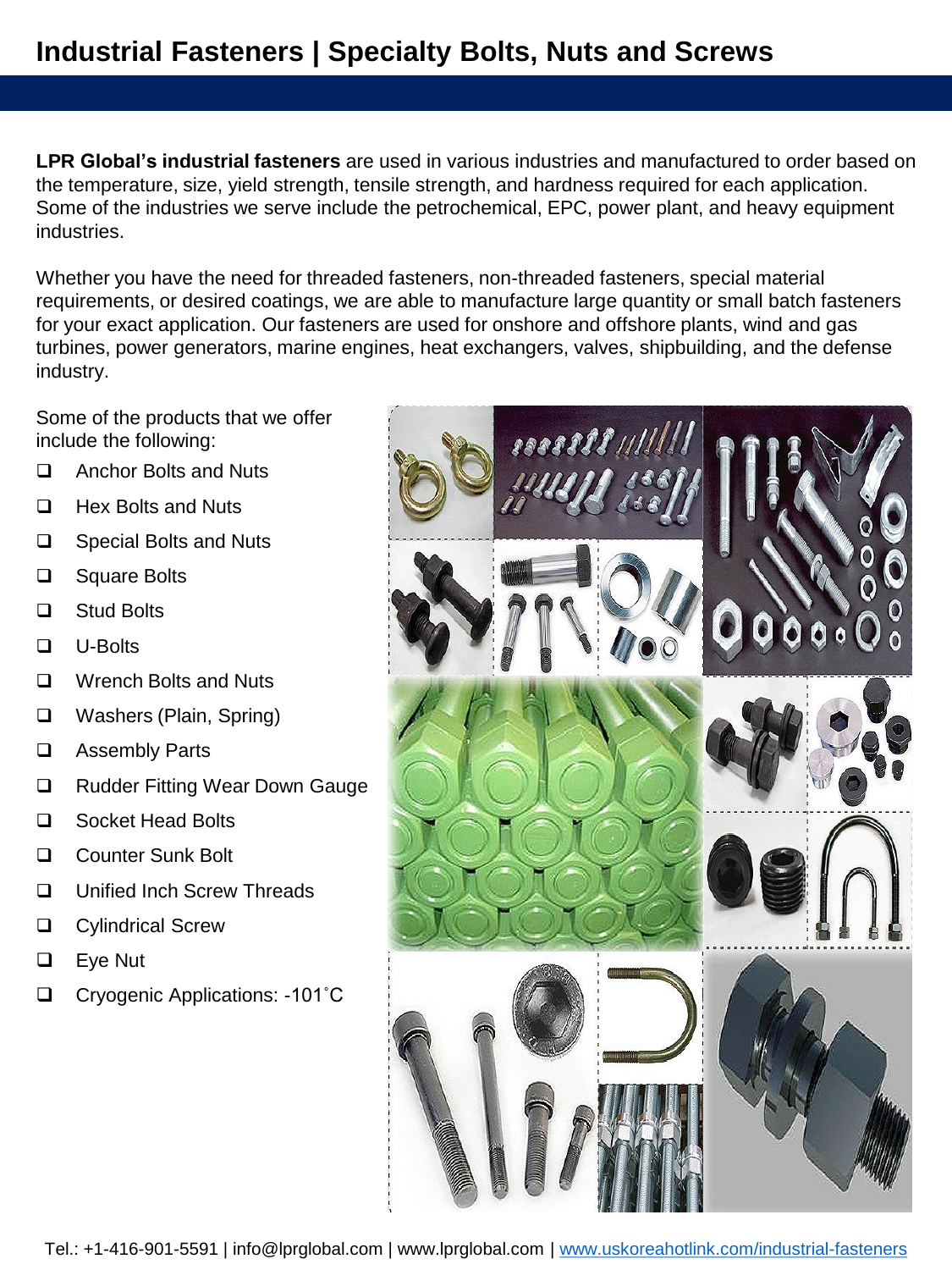Our fasteners are used in a wide range of industries and applications in energy and power generation industry. However, our strength lies in manufacturing high quality fasteners in small batch quantities for EPC projects, marine shipbuilding and for cryogenic application.

#### **Industries:**

- Onshore and offshore plants
- Petrochemical plants
- Desalination plants
- Heavy equipment manufacturers
- Power generation plants
	- $\checkmark$  Boiler and Pressure vessels
		- $\checkmark$  Heat exchangers
		- $\checkmark$  Valves
		- $\checkmark$  Water generators
	- $\checkmark$  Gas turbine parts
- Marine / Shipbuilding
	- $\checkmark$  Engine parts
	- Steering parts
	- $\checkmark$  LNG vessels
- Defense
	- $\checkmark$  High Speed Boats
	- $\checkmark$  Submarines

#### **Exemplary Clients:**

- Daewoo Shipbuilding and Marine Engineering (DSME)
- KBR
- **Bechtel**
- Foster Wheeler
- Technip France
- **Worley Parsons**
- SH PAC
- UNISON (Wind Power Plant)



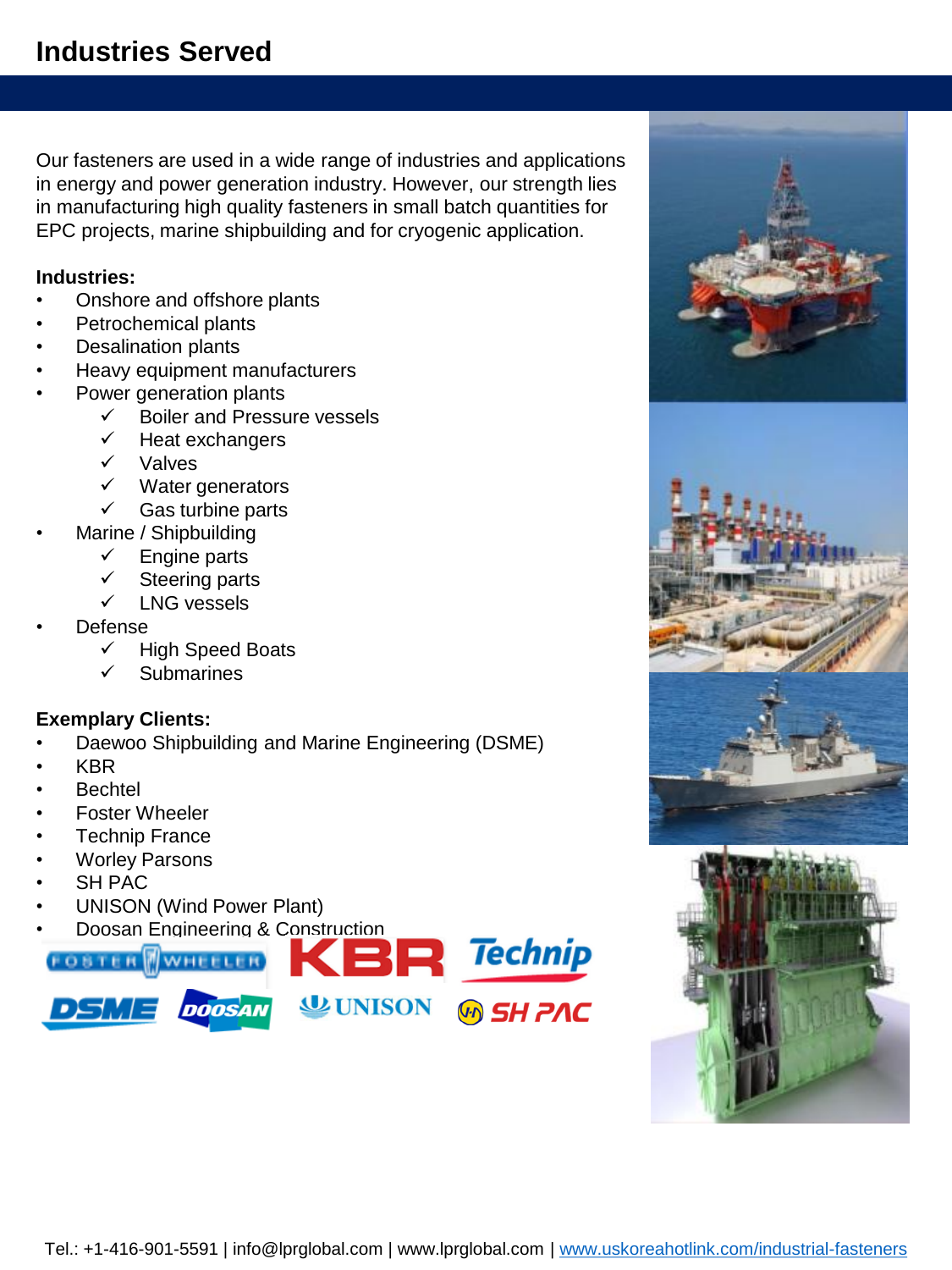

Some of the recent projects we have contributed to include:

| <b>EPC</b>                           | <b>Project Name</b>                                                             | <b>Product</b>                                        | <b>Details</b>                                                                                      | <b>Date</b>      |
|--------------------------------------|---------------------------------------------------------------------------------|-------------------------------------------------------|-----------------------------------------------------------------------------------------------------|------------------|
| <b>TECHNIP</b><br><b>FRANCE</b>      | J3 ROGC<br><b>COLUMN</b>                                                        | <b>BOLT SET-</b><br>STUD/2HHN                         | Specifications: SA 193-B7, SA 194-<br>2H, SA 193-B8M, SA 194-8M<br>Size: 5/8" - 1 1/2" x 95L - 520L | Aug. 31,<br>2014 |
| <b>BECHTEL</b>                       | AP LNG PROJECT<br>(TRAIN-2)                                                     | <b>BOLT SET-</b><br>HEX/HN, BOLT<br>SET-<br>STUD/2HHN | Specifications: SA 193-B7, SA 194-<br>2H<br>Size: M16, M20 x 45L - 115L                             | July 7,<br>2014  |
| <b>SAMSUNG</b><br><b>ENGINEERING</b> | <b>SANTOS CIEP</b><br><b>PROJECT</b>                                            | <b>BOLT SET-</b><br>STUD/2HHN/2P<br>W                 | Specifications: SA320-L7, SA194-4<br>Size: 1 & 1/8" x 275L                                          | June 2,<br>2014  |
| <b>TECNICAS</b><br><b>REUNIDAS</b>   | <b>ADARA CHEMICAL</b><br>III-21700301                                           | <b>BOLT SET-</b><br><b>HEX/HN</b>                     | Specifications: SA307-B, SA563-A<br>Size: M12 X 45                                                  | June 5,<br>2014  |
| <b>WORLEY</b><br><b>PARSONS</b>      | <b>PARSONS POINT</b><br><b>THOMSON</b>                                          | <b>BOLT-STUD</b>                                      | Specifications: SA 193-B7<br>Size: 7/8" x 195L                                                      | April 3,<br>2014 |
| <b>SUNCOR</b><br><b>ENERGY</b>       | <b>MONTREAL</b><br><b>REFINERY</b><br><b>ISOMAX PLANT</b><br><b>REPLACEMENT</b> | NUT-HEX                                               | Specifications: 321 SS<br>Size: 1/2" - 13UNC                                                        | Oct. 20,<br>2013 |
| <b>SNAMPROGETTI</b><br><b>CANADA</b> | <b>HUSKY SUNRISE</b><br><b>OIL SAND</b>                                         | <b>BOLT SET-</b><br>STUD/2HHN                         | Specifications: SA193-B8M, SA194-<br>8M<br>Size: 1 & 1/2" X 8UN X 250                               | April 1,<br>2013 |
| GS E&C                               | <b>EGYPT HYDRO</b><br><b>CRACKER</b>                                            | <b>BOLT SET-</b><br><b>ANCHOR</b>                     | Specifications: SA306-C, SA563-A<br>Size: M90 X 2910                                                | June 9,<br>2013  |



Tel.: +1-416-901-5591 | info@lprglobal.com | www.lprglobal.com | [www.uskoreahotlink.com/industrial-fasteners](http://www.uskoreahotlink.com/industrial-fasteners)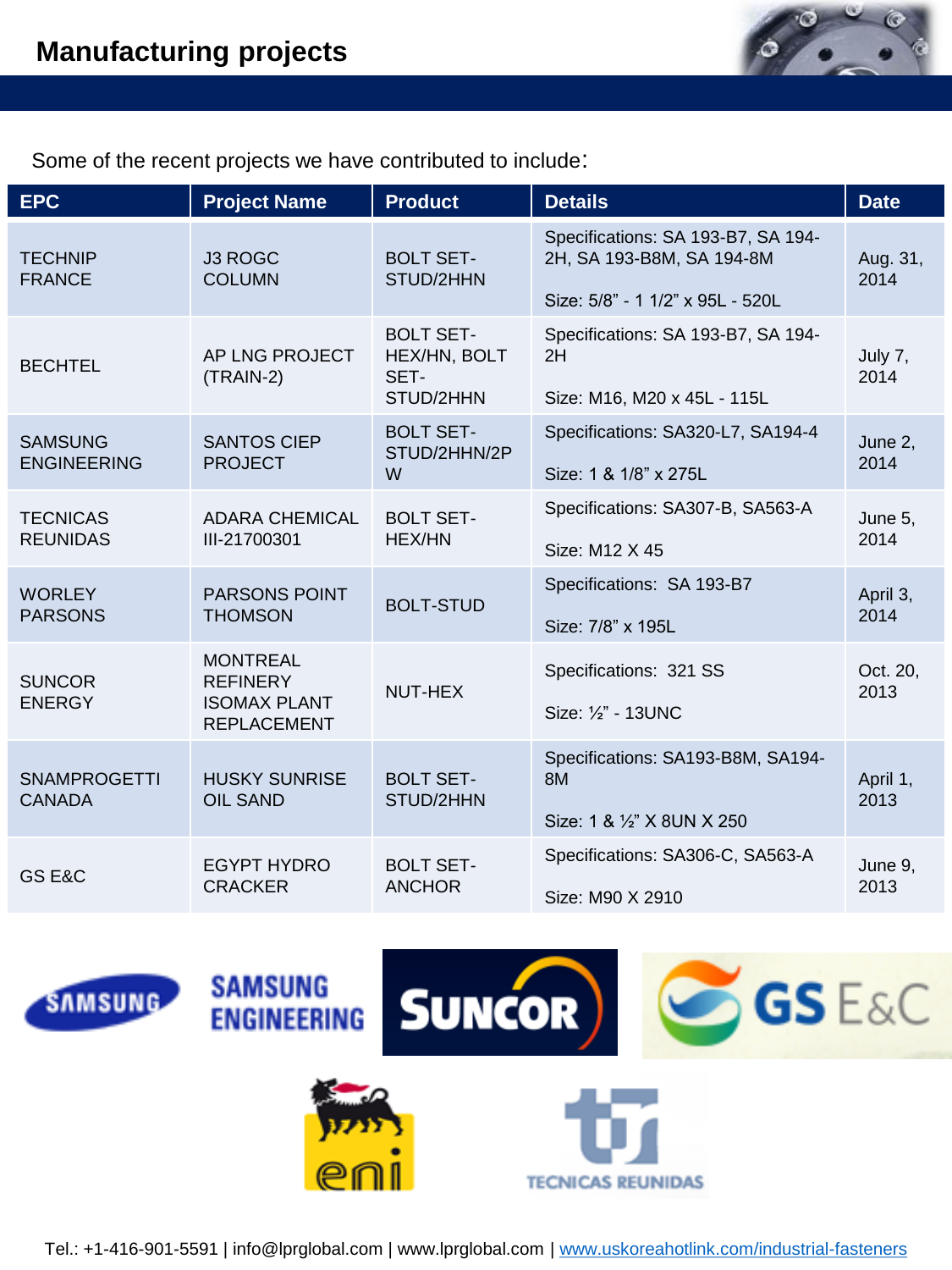

#### **Production Capacity**

| <b>Projects   Products   Exemplary Clients</b>                                                       | <b>TON/YR</b> | <b>TON/MTH</b> |
|------------------------------------------------------------------------------------------------------|---------------|----------------|
| PETRO CHEMICAL PLANT   STUD BOLT, ANCHOR BOLT, ETC  <br><b>DOOSAN ENGINEERING &amp; CONSTRUCTION</b> | 240           | 20             |
| DIESEL ENGINE PARTS   HOLDING DOWN BOLT ETC   DAEWOO<br>SHIPBUILDING & MARINE ENGINEERING (DSME)     | 240           | 20             |
| BOILER AND PRESSURE VESSEL   STUD BOLT                                                               | 240           | 20             |
| HEAT EXCHANGER AND GRESH WATER GENERATOR   TIGHTENING BOLT,<br>ETC   DONGWHA ENTEC                   | 120           | 10             |
| GAS TURBINE PARTS   CASING BOLT, REAMER BOLT, ETC                                                    | 120           | 10             |
| CHEMICAL PROCESS EQUIPMENT PARTS                                                                     | 120           | 10             |
| CONSTRUCTION   H/T, T/S, ETC                                                                         | 120           | 10             |
| HEAVY EQUIPMENT PARTS   SPECIAL BOLT   SH PAC                                                        | 120           | 10             |
| STANDARD BOLTS AND NUTS                                                                              | 360           | 30             |
| <b>TOTAL</b>                                                                                         | 1680          | 140            |

#### **Manufacturing Equipment**

- High Speed Cutting Machine
- **Band Saws**
- CNC Machines (6", 8", 10", 15")
- Rolling Machine (3 units)
- Lathe (3 units)
- Vertical Milling Machine
- Tapping Machine (2 units)
- Bench Lathe (2 units)
- Mechanical Press Machine
- Drilling and Tapping Machine

#### **Manufacturing Process**

- Raw Material Inspection
- **Material Cutting and Forging**
- **CNC Processing**
- Rolling
- **Heat Treating**
- Mechanical Property Testing
- Nondestructive Inspection
- Marking and Coating
- Dimension Inspection and Packaging

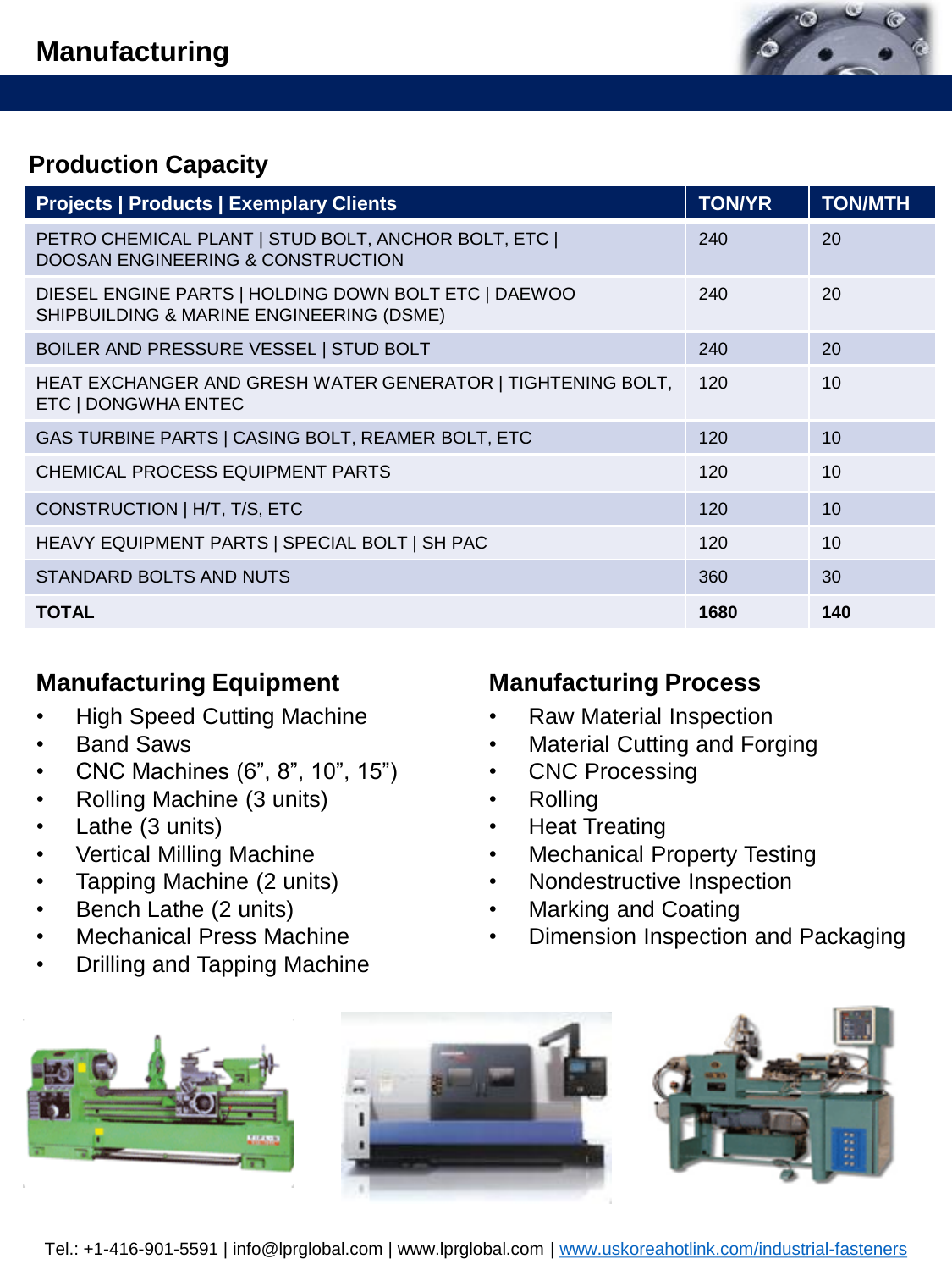### **Certifications**





Tel.: +1-416-901-5591 | info@lprglobal.com | www.lprglobal.com | [www.uskoreahotlink.com/industrial-fasteners](http://www.uskoreahotlink.com/industrial-fasteners)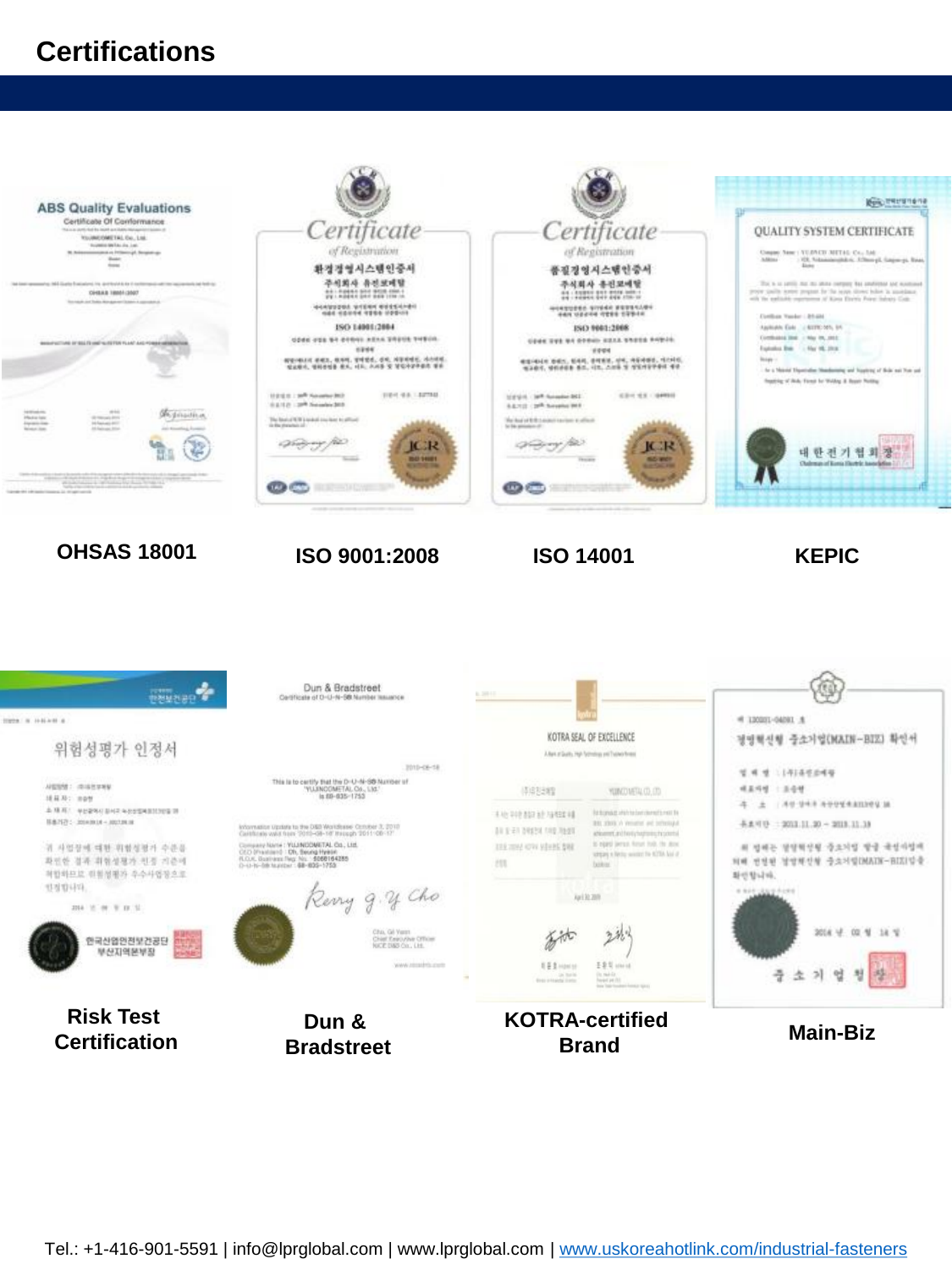